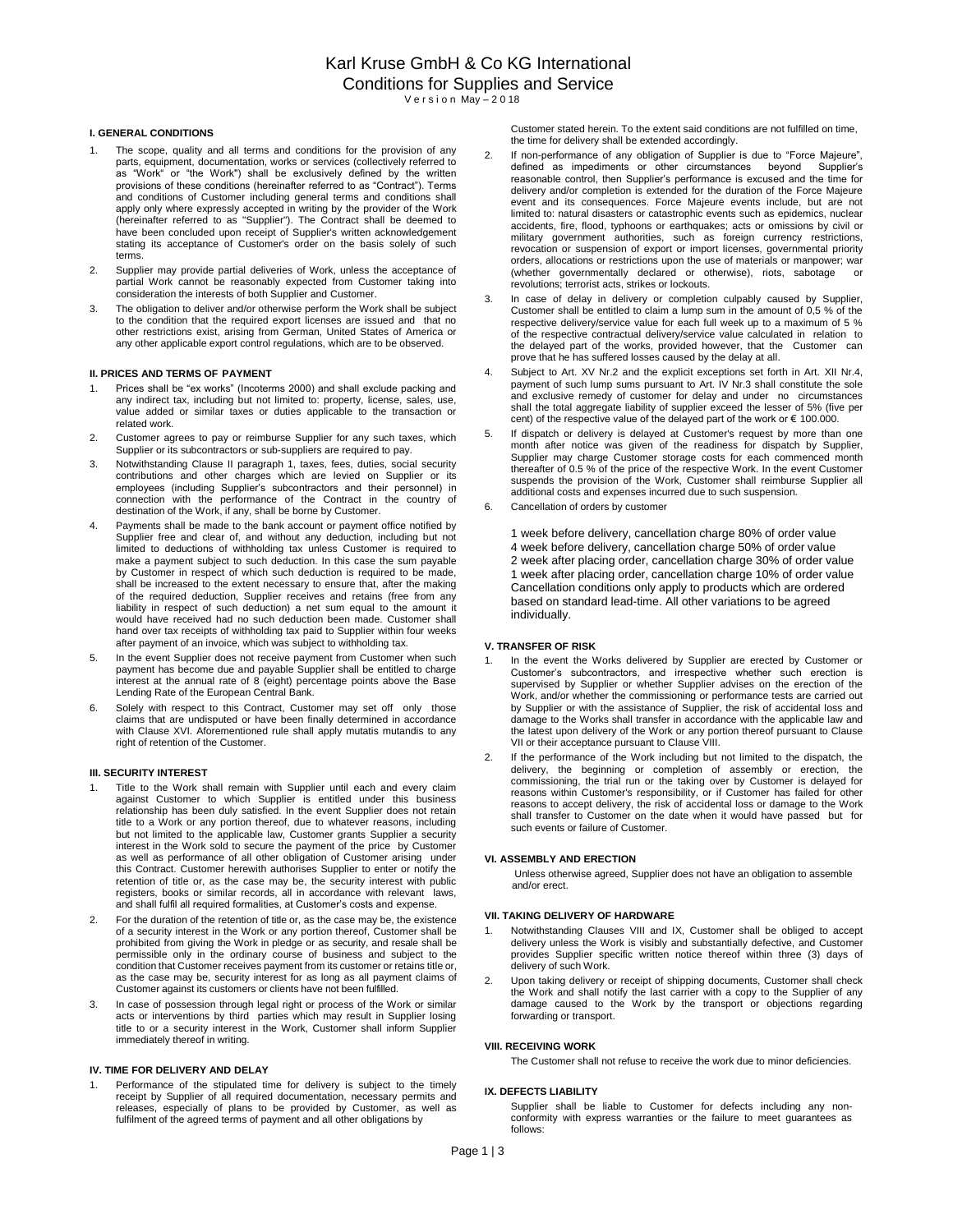- 1. Supplier shall, at its option, repair any defect or reperform or replace any Work or any portion thereof that are defective provided the defect is due to circumstances that existed before the transfer of risk occurred.
- 2. Supplier's warranty does not apply to defects a) which are not due to reasons beyond Supplier`s control, b) defects in expendable and/or consumable parts regularly replaced due to normal wear and tear arising after the transfer of risk, c) nonconformities caused by faulty or negligent handling, excessive strain, or other abuse by Customer or any third party, d) non-compliance with the instructions contained in the operation and maintenance manuals of the original equipment manufacturer, or e) nonreproducible software errors.
- 3. Except for the express warranties stated in the Contract, Supplier disclaims any other express or implied warranties, including but not limited to implied warranties of merchantability and fitness for a particular purpose, or otherwise.
- 4. Supplier shall not be liable a) if Customer or a third party carries out modifications or repairs to the Work, b) if Customer does not notify Supplier during the defect liability period in writing of a defect without undue delay after Customer's discovery or after Customer should have discovered the respective defect if Customer had exercised due care, c) if Customer has not immediately taken all appropriate steps to mitigate a damage caused by a defect, or d) if Customer prevents Supplier from remedying a defect.
- 5. Supplier shall be given adequate time and opportunity to remedy the defect. Customer is obliged to provide Supplier with an independent and complete technical data report about the asserted defect without cost to Supplier. Customer is obliged to cooperate to the remedy of the defect. In order to clarify the necessary remedial actions, including any intended returns of the defective Work, Customer shall contact Supplier. If required by Supplier, Customer shall grant Supplier also working access to the nonconforming Work, including disassembly and reassembly. In case of returns by Customer, Customer shall note the RMA-Number (Return Material Authorization Number) he has been told by Supplier as a clearly visible label on the outside of the package and on any transport documents. It shall not constitute any acknowledgement of a defect if Supplier gives Customer a RMA-Number or consents to any return by Customer. Supplier reserves the right to check the asserted defect after receipt of the returned material. Customer is kindly asked to not return defective material on a "carriage forward" basis. If a defect at the time of the passage of risk existed, Supplier will reimburse Customer any shipping costs. Costs for any technical data report are not reimbursed.
- 6. To the extent Supplier has incurred cost or expenses, Supplier shall be entitled to compensation in the event the defect notified by Customer to Supplier is subsequently determined to (a) not exist or (b) if Supplier is not responsible for the notified defect.
- 7. The defects liability period including but not limited to the defects liability period for repairs or replacement of Work under warranty shall be 12 months from the date the transfer of risk to Customer occurred.
- 8. The liability of Supplier in relation to any damages caused by defective supplies or services or related remedial work shall be limited to 30% of the respective value of the deliveries concerned. The aforementioned restriction of liability shall be subject to the exceptions set forth within Art. XII. Nr. 4.
- 9. Except as expressly provided in this Clause IX and subject to the exceptions set forth within Art. XII. Nr. 4, any other defects liability remedies or claims of Customer including any right to terminate or rescind from the Contract or to obtain restitution because of a material error/mistake concerning the Work, shall be excluded. In particular, Customer shall not be entitled to challenge the Contract for material error, including any challenge of the Contract for an error related to defects of the Work. Clause XII shall remain unaffected.

# **X. INTELLECTUAL PROPERTY**

- 1. For cost estimates, drawings and all other documents (hereinafter referred to as "Documents"), Supplier reserves all rights, title and interest in all intellectual property rights including but not limited to patents or copyright (hereinafter in general referred to as "Intellectual Property Rights").
- 2. In the event a third party, because of an infringement of an Intellectual Property Right by the Work asserts legitimate claims against Customer, Supplier's liability towards Customer shall be as follows:
- Supplier shall, at its own option and expense, either: (i) obtain a right to use the Work, (ii) modify the Work so as not to infringe the Intellectual Property Rights, or (iii) replace the relevant Work. If none of the foregoing is reasonably determined by Supplier to be possible to accomplish, Supplier shall take back the relevant Work and refund the price received for such Work.
- Supplier's obligations in Clause X paragraph 2 a) are subject to the following conditions: (i) Customer has immediately notified Supplier in writing of the claims asserted by the third party and has furnished Supplier with a copy of each communication, notice or other action relating to the alleged infringement, (ii) Customer has not acknowledged an infringement and has provided Supplier with authority, information and assistance necessary to defend or settle such claim as Supplier shall determine, and

(iii) Supplier is given sole control of the defence (including the right to select counsel), and the sole right to compromise and settle such claims. If Customer stops using the Work or any relevant portion thereof to reduce the damage or for other important reasons, it shall be obliged to make it clear (in writing) to the third party that the suspended use does not mean acknowledgment of an infringement of Intellectual Property Rights.

- 3. Claims of Customer shall be excluded if Customer (including its agents, employees or contractors) is responsible for an infringement of Intellectual Property Rights.
- 4. Claims of Customer shall also be excluded if the infringement of Intellectual Property Rights was caused by specific demands of Customer, by a use of the Work not foreseeable by Supplier or by the Work (or any portion thereof) being altered by Customer or being used together with products not provided by Supplier.
- This Clause X sets forth Supplier's entire liability for infringement of third party Intellectual Property Rights. Any further rights and remedies of Customer (including Customer's right to claim damages) shall be excluded.
- Customer may use any Document or other information which contains Intellectual Property Rights and which has been provided by Supplier only for the purpose of operation and maintenance of the Work. Customer shall not disclose such Documents or information to third parties and shall not use them for other purposes, including but not limited to the reproduction of the Work (or any portion thereof) or the engineering including but not limited to reverse engineering and/or manufacturing of any components, equipment or parts. Customer's obligation shall survive the expiration or termination of this Contract.

# **XI. IMPOSSIBILITY OF PERFORMANCE**

- In case it is impossible for Supplier to carry out the Work for reasons for which he is responsible, Customer shall be entitled to terminate the contract in relation to the portion of the Work, which, owing to such impossibility, cannot be put to the intended use. The liability of the Supplier to pay damages shall in such case be limited to the amount of 10% of the contractual value of the portion of the work that can not be carried out. Claims for lump sums in relation to such portion of the works pursuant to Art. IV. 3 shall be fully deducted from any such damages claim.
- Without prejudice to Clause IV, in case of changes of the applicable law or other relevant laws or changes of the engineering standards having a substantial impact on the content of the Work or its performance or considerably affect Supplier's business or in case of Force Majeure as defined in Clause IV paragraph 2, the Contract shall be equitably adapted in order to account for the changed circumstances, including but not limited to an increase of the total price agreed for the provision of the Work under this Contract as at the date of this Contract (hereinafter referred to as "Contract Price"). Where in the reasonable opinion of the Supplier this is not economically reasonable, Supplier shall have the right to terminate the Contract. Notwithstanding any other provision in this Contract, Supplier shall be entitled to terminate the Contract when a Force Majeure event has continued for more than 180 days. Any such termination shall be without liability to Supplier.
- 3. If Supplier exercises the right of termination set forth in Clause XI Nr. 2, Supplier shall notify Customer in writing without undue delay after having become aware of the significance of the event. This notification requirement shall apply even where at first an extension of the time for delivery has been agreed between the Parties.

## **XII. LIMITATION OF LIABILITY**

Without prejudice to any other provisions of this Contract, the following provisions shall exclusively govern the liability of Supplier, regardless of the legal theory upon which it is based including but not limited to liability in Contract, in tort (including willful misconduct, negligence or strict liability), under warranty or otherwise:

1. Supplier shall under no circumstances be liable for: a) indirect, consequential, incidental, punitive or special damages; b) loss of production, loss of profit or revenue, payment of interest and other financing expenses, loss information and data, loss of use of equipment power system, cost of purchase or replacement power;

c) subject to Clause IX paragraph 8, loss of or damage to property or d) for claims by Customer for damages of Customer's purchasers or clients.

- 2. Under no circumstances shall Supplier's total aggregate liability towards Customer exceed the Contract Price or the amount of  $\epsilon$  1 million, whichever is lower.
- If Work is to be performed at or delivered to any location owned or operated by a third party, and in the event such third party or property owner adjacent to such location claims damages from Supplier for damage caused to its plant or property, Customer shall indemnify and hold harmless Supplier against and from any liability to said third party in excess of the limitation of liability of Supplier under this Clause XII.
- 4. The limitations of liability set forth in Clause XII 1, 2 and 3 above shall not apply a) in cases of willful misconduct and gross negligence of Supplier's board of directors, but they do apply in the case of willful misconduct and gross negligence of any other party acting for Supplier, including without